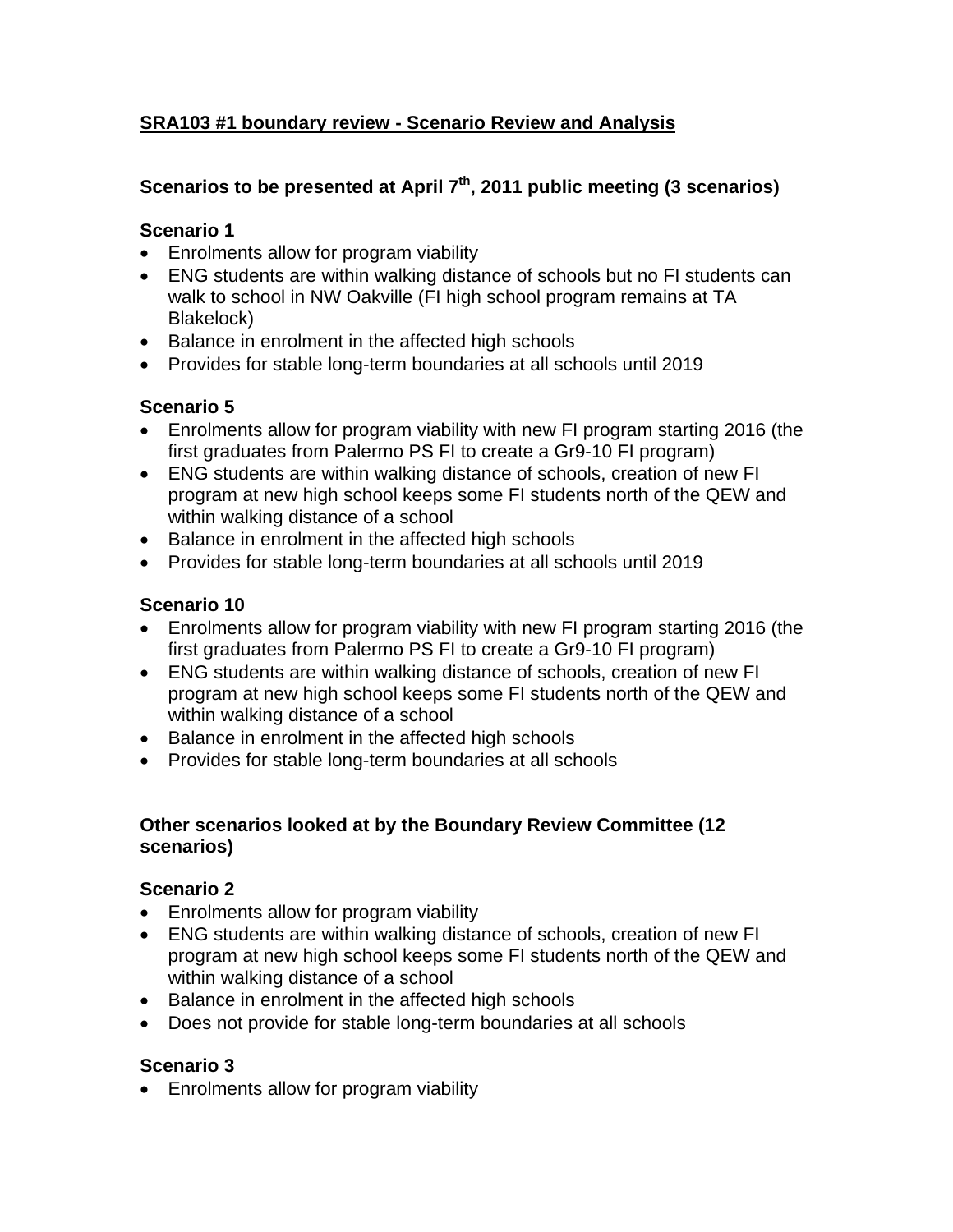- ENG students are within walking distance of schools but no FI students can walk to school in NW Oakville (FI high school program remains at TA Blakelock), a large displacement of students within the Heritage Glen PS boundary from Abbey Park to SRA103 #1
- Balance in enrolment in the affected high schools
- Provides for stable long-term boundaries at all schools until 2019

#### **Scenario 4**

- Program viability of FI program questionable at SRA103 #1
- ENG students are within walking distance of schools, creation of new FI program at new high school keeps some FI students north of the QEW and within walking distance of a school, a large displacement of students within the Heritage Glen PS boundary from Abbey Park to SRA103 #1
- Balance in enrolment in the affected high schools
- Provides for stable long-term boundaries at all schools

### **Scenario 6**

- Enrolments allow for program viability
- ENG students are within walking distance of schools, creation of new FI program at new high school keeps FI students north of the QEW and within walking distance of a school
- Imbalance in enrolment in the affected high schools
- Does not provide for stable long-term boundaries at all schools

### **Scenario 7**

- Enrolments allow for program viability
- ENG students are within walking distance of schools, creation of new FI program keeps FI students north of the QEW and within walking distance of a school
- Imbalance in enrolment in the affected high schools
- Does not provide for stable long-term boundaries at all schools

### **Scenario 8**

- Enrolments allow for program viability with new FI program at SRA103 #1 starting 2016
- ENG students are within walking distance of schools, creation of new FI programs keeps FI students north of the QEW and within walking distance of schools
- Imbalance in enrolment in the affected high schools
- Provides for stable long-term boundaries at all schools until 2019

### **Scenario 9**

- Program viability questionable at SRA103 #1
- ENG students are within walking distance of schools, creation of new FI program at new high school keeps some FI students north of the QEW and